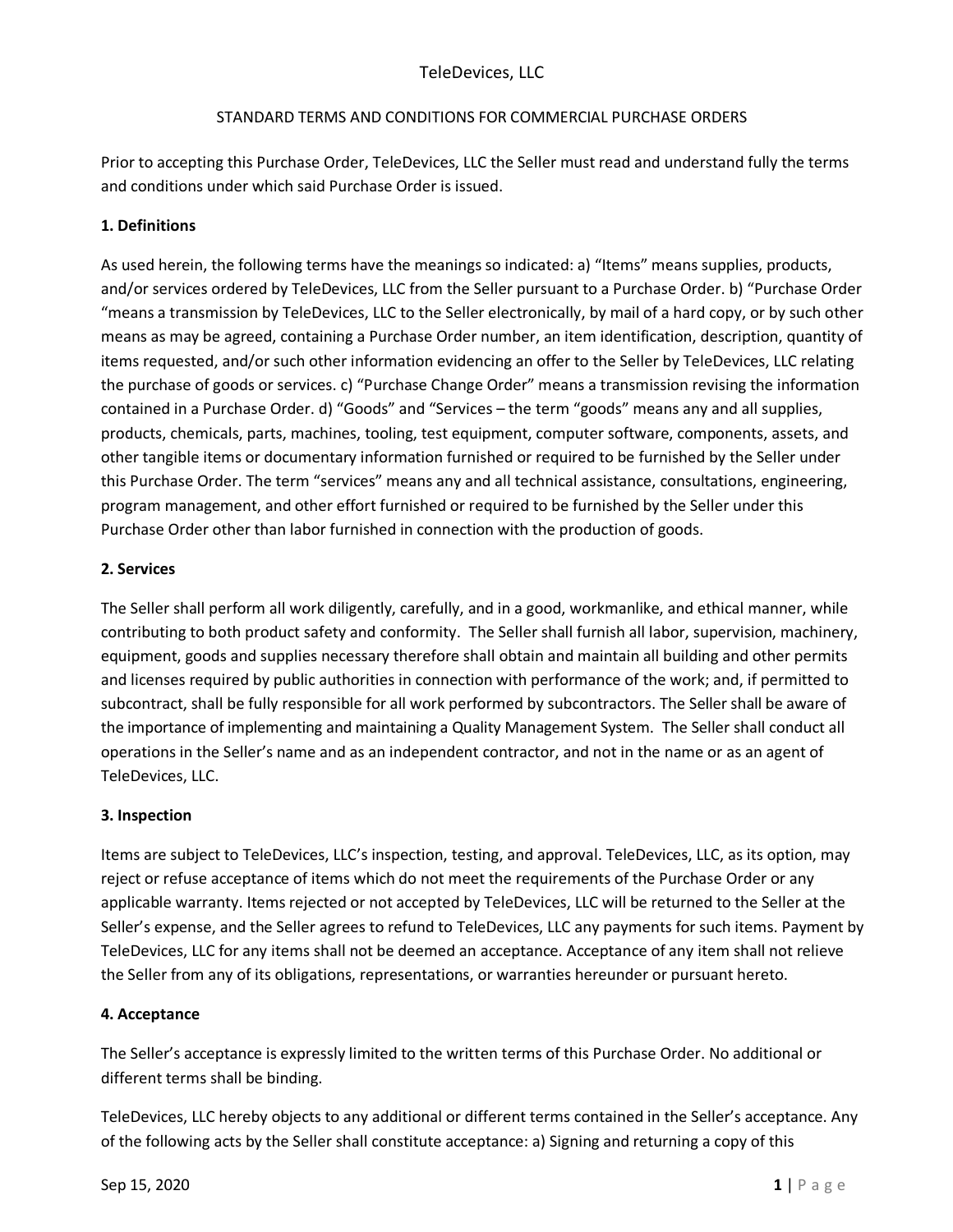# TeleDevices, LLC

## STANDARD TERMS AND CONDITIONS FOR COMMERCIAL PURCHASE ORDERS

Purchase Order; b) Commencing performance of any effort required to complete this Purchase Order; c) Informing TeleDevices, LLC of the initiation of any effort required to complete this Purchase Order; or d) Shipping of any goods in performance of this Purchase Order.

## **5. Modification**

No amendments or modifications of any of the terms and conditions of this Purchase Order shall be valid unless placed in writing and signed by both parties. The terms and conditions of this Purchase Order shall not be amended or modified by the course of performance or course of dealing between the parties.

### **6. Quality and Warranty**

a) The Seller warrants that all goods and services shall (i) conform strictly to the design criteria, specifications (including general specification and quality requirements), descriptions, drawings, samples, and other requirements referred to in this Purchase Order or provided by the Seller; (ii) be free from defects in design, material, and workmanship, and (iii) be free of all liens, encumbrances, and other claims against title. b) All warranties specified in Section a of this clause shall (i) survive any inspection, delivery, acceptance, or payment by TeleDevices, LLC, and (ii) be in effect for the longer of the Seller's normal warranty period or the Purchase Order's specified warranty period following the date of acceptance of the goods or services by TeleDevices, LLC.

# **7. Non-Complying Products**

TeleDevices, LLC, its customers, and applicable regulatory authorities shall have the right (but not the obligation) to review work progress and test all supplies, special tooling, goods, documentation, and workmanship to the extent practicable at all times and places during the period of manufacture. The Seller shall notify TeleDevices in any instance where processes, products, or services have resulted in a non-conformity. In such instance, TeleDevices approval is required for disposition prior to continuation. In case any goods delivered or services rendered hereunder is defective in material or workmanship or otherwise not in conformity with the requirements of this Purchase Order, TeleDevices, LLC shall have the right notwithstanding payment or any prior inspection or test of custom or usage of trade, either to reject it or to require its correction by and/or at the expense of the Seller promptly after notice.

#### **8. Product Changes**

The Seller shall notify TeleDevices, LLC in writing prior to any change being made by the Seller in the material or services furnished, including changes in external suppliers and changes in location. Such notification shall be forwarded to TeleDevices, LLC at least thirty (30) days prior to the proposed effective date of such change except for those cases where an extremely unsatisfactory condition requires immediate action, in which case the Seller shall promptly in writing so advise TeleDevices, LLC. If, in the event, such change, in TeleDevices, LLC's opinion, would alter the characteristics of the material or services in a manner unacceptable to TeleDevices, LLC, then TeleDevices, LLC may cancel the purchase of such material or service affected by such change without cost or liability to TeleDevices, LLC.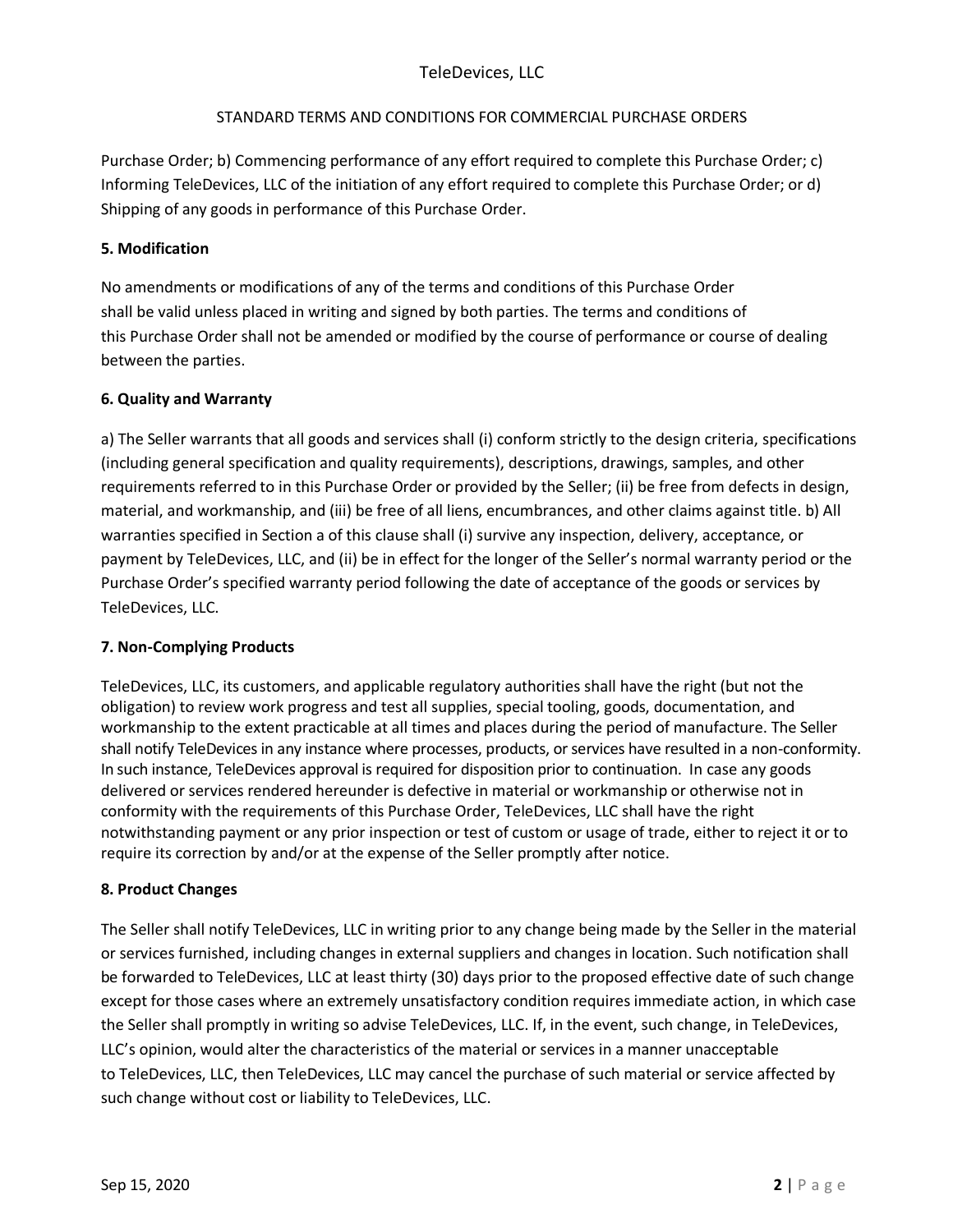### **9. Quantity**

No substitution of products, hours, or labor category may be made without written permission from TeleDevices, LLC. Unless otherwise agreed to, no deviation from the quantities specified shall be accepted.

### **10. Subcontracts and Assignment**

a) The Seller shall not subcontract with any other party without TeleDevices, LLC's prior written authorization for the whole or any major component of any item or service ordered hereunder, and the Seller shall require a like agreement from its subcontractors. All TeleDevices requirements and its customers requirements must flow down through the entire supply chain. The Seller shall use TeleDevices appointed suppliers, as applicable. b) The Purchase Order and the money due may not be assigned without the prior written consent of TeleDevices, LLC. c) Any attempt to assign without TeleDevices, LLC's consent is void.

### **11. Pricing and Taxes**

a) The Seller represents that the prices charged for the goods and services purchased hereunder by TeleDevices, LLC are and will at all times be the lowest prices charged by the Seller to any buyer purchasing similar quantities under similar circumstances. In the event of any decrease in the Seller's price for any goods or service purchased pursuant to this Purchase Order in a quantity similar to the reflected hereon, or any other payment due to hereunder, the Seller shall provide a corresponding credit or rebate to TeleDevices, LLC within thirty (30) days or on the next invoice, whichever occurs sooner. The parties agree that the currency for any payment due hereunder shall be in U.S. dollars. For any price termed "not to exceed", the Seller warrants that the price charged to TeleDevices, LLC is based on actual costs incurred by the Seller for its performance with respect to the good or service in question. b) The Seller's prices for goods and services are inclusive of (i) all applicable local, state, and federal taxes, and (ii) any other costs (including without limitations, set-up, testing and tooling costs, and nonrecurring engineering expenses) incurred by the Seller in connection with the development or manufacture of the products for sale to and delivery to the destination. If state or local taxes or use tax, value added tax, or custom duty tax is applicable to any of the goods and services, it will be so noted on the Purchase Order, and the Seller shall bill the tax separately on its invoice.

#### **12. Shipping**

Unless the Purchase Order specifies a different point, all deliveries shall be FOB destination. Title and risk of loss of all goods shall pass to TeleDevices, LLC upon final acceptance.

#### **13. Payments**

The Seller shall issue a separate invoice for each Purchase Order and for each delivery under a Purchase Order. The Seller shall submit an invoice within thirty (30) days of making a delivery. TeleDevices, LLC shall pay the Seller in accordance with the terms specified in the Purchase Order. Invoices shall include, but not be limited to, (a) Purchase Order number; (b) discount terms, if any; (c) item number; (d) description of supplies or services; (e) quantities; (f) unit prices; and (g) extended totals. Unless otherwise agreed to in writing, the Seller shall be paid net thirty (30) days from the date listed on a properly prepared invoice in accordance with the above instructions. Payment shall be deemed to have been made on the date TeleDevices, LLC's check is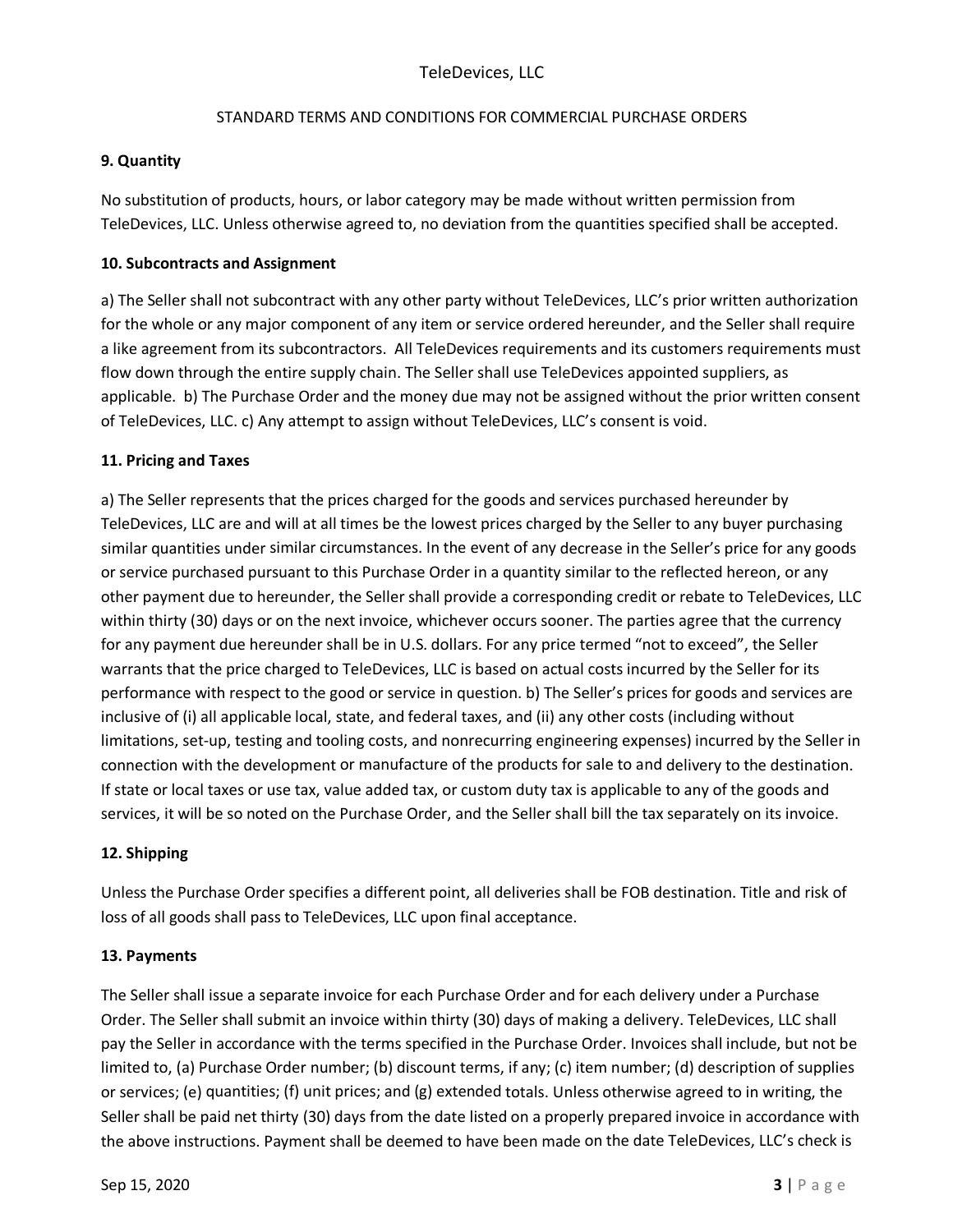# TeleDevices, LLC

### STANDARD TERMS AND CONDITIONS FOR COMMERCIAL PURCHASE ORDERS

mailed or payment is otherwise tendered. The Seller shall promptly repay to TeleDevices, LLC any amounts paid in excess of amounts due the Seller.

## **14. Bankruptcy**

If the Seller ceases to conduct its operations in the normal course of business, including the inability to meet its obligations as they mature, or if any preceding under the bankruptcy or insolvency laws is brought by or against the Seller or a receiver from the Seller is appointed or applied for, or an assignment for the benefit of creditors is made by the Seller, TeleDevices, LLC may terminate this Purchase Order without liability.

### **15. Drawings**

Unless otherwise agreed to in writing, any drawings, plans, specifications, tools, and other goods supplied by TeleDevices, LLC in connection with the production of the goods being purchased shall remain the property of TeleDevices, LLC and shall be returned upon demand or completion of this Purchase Order. The Seller shall keep such property safe and in good condition and shall not use it except in connection with sales to TeleDevices, LLC.

### **16. Disclosure**

The Seller, on behalf of itself and its employees, agrees that any ideas, know-how, concepts, information, or processes received from TeleDevices, LLC or created by the Seller in connection with the performance of the Purchase Order shall be the property of TeleDevices, LLC and shall be preserved in strictest confidence by the Seller and shall not be used or disclosed by the Seller to third persons except to the extent that such use or disclosure is necessary for the proper performance of this Purchase Order. If disclosure to a third party is necessary, the Seller shall insure that such third party holds such information in strictest confidence.

# **17. Stop-Work Order**

TeleDevices, LLC may, at any time, by written order to the Seller, require the Seller to stop all, or any part, of the work called for by this Purchase Order. The Seller shall immediately comply with the terms and conditions of the Stop-Work Order and take all reasonable steps to minimize the incurrence of costs allocable to the work covered by the order during the period of work stoppage. Within a period of thirty (30) days, TeleDevices, LLC shall either (i) cancel the Stop-Work Order; or (ii) terminate the work covered by the order as provided in the default or the termination for convenience clause. If a Stop-Work Order is issued by TeleDevices, LLC for the convenience of TeleDevices, LLC, then TeleDevices, LLC shall allow reasonable cost resulting from the Stop- Work Order in arriving at the termination settlement. If a Stop-Work Order is issued by TeleDevices, LLC for default, TeleDevices, LLC may allow reasonable costs resulting from the Stop-Work Order.

#### **18. Remedies**

If in TeleDevices, LLC's judgment, the goods or services supplied by the Seller are defective or nonconforming, or the Seller fails to comply in any material respect with any of the terms and conditions or warranties of this Purchase Order, then TeleDevices, LLC may, at its option (a) terminate this Purchase Order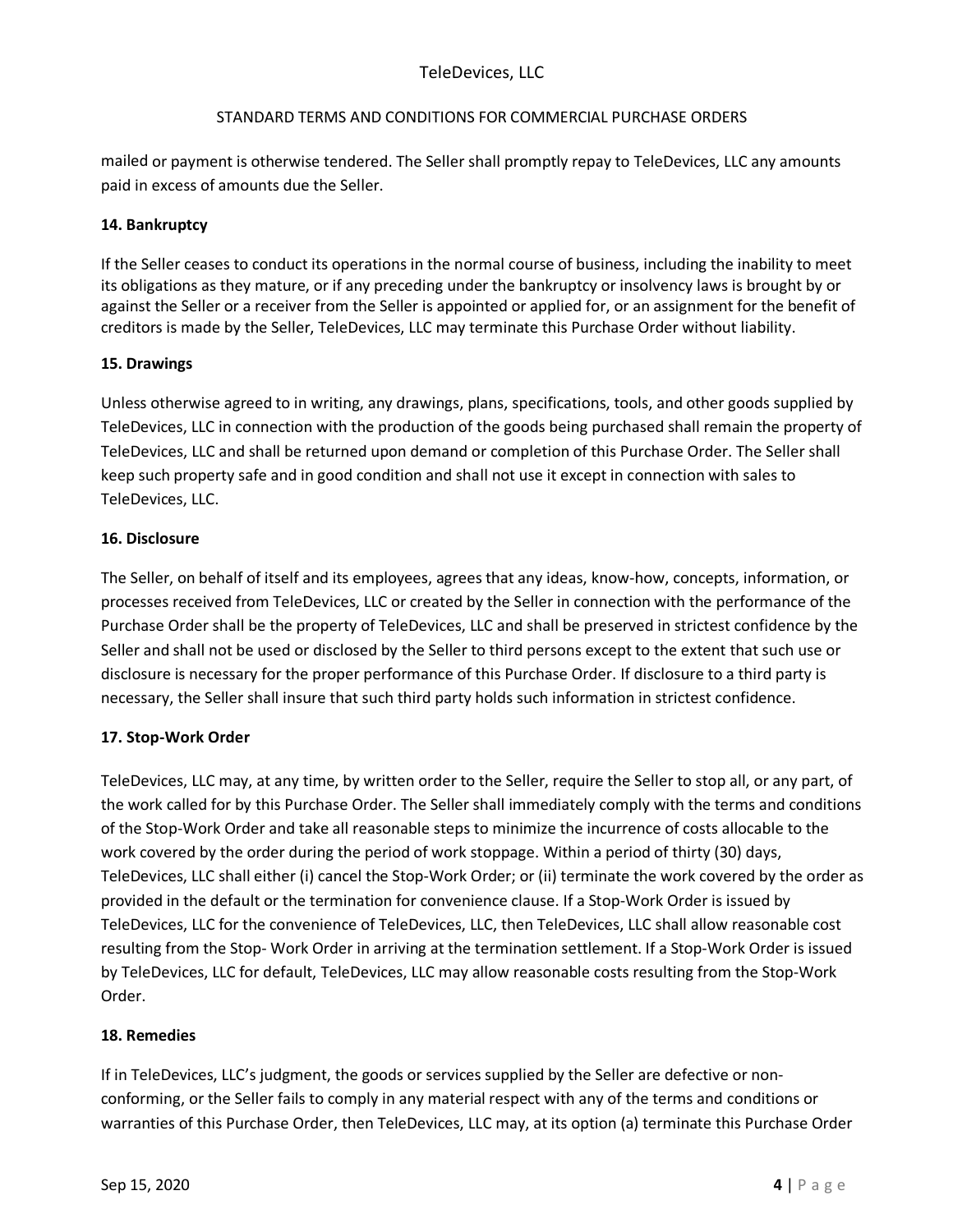or any part hereof; (b) reject the goods or services in whole or in part; (c) return the goods to the Seller and charge the Seller with all costs, expenses, and damages associated with such return; (d) purchase substitute goods or services elsewhere and charge the Seller for any loss, costs, and damages incurred; or (e) require the Seller promptly to replace, repair, or otherwise correct without expense to TeleDevices, LLC any non-conforming goods or services. Any such replacements, repairs, or corrections shall be subject to the warranties stated herein. Any other rights and remedies stated herein shall be in addition to any rights and remedies provided by law or equity, and they shall survive inspection, test acceptance, and payment.

### **19. Disputes**

Any claim, controversy, or dispute that may arise under or in connection with this Purchase Order with respect to the rights, duties, or obligations of the Parties shall be required in writing and submitted for resolution to ascending levels of management of the respective Parties up to the Chief Executive Officer. Any dispute that cannot be resolved to both Parties' mutual satisfaction, after good faith negotiations, within ninety (90) days from the date the written claim is received by the other Party, or such additional time as the Parties agree upon, in writing, may be settled by appropriate legal proceedings including, without limitation, arbitration or litigation. The Seller shall proceed diligently with performance pending resolution of any such dispute by settlement or final judgment. No report to credit agencies shall be made by Seller until the dispute is resolved by the settlement or final judgment. By accepting this Purchase Order, the Seller consents to this condition in its entirety.

# **20. Termination for Convenience**

a) TeleDevices, LLC may terminate this Purchase Order, in whole or in part, by providing notice of such termination to the Seller, specifying the extent and effective date of such termination. On the specified termination date, the Seller shall: (i) Stop performing its obligations under this Purchase Order, or any specified part thereof, as appropriate. (ii) Promptly take all commercially reasonable actions to limit amounts for which TeleDevices, LLC is responsible under Section b of this clause. (iii) Promptly deliver to TeleDevices, LLC all completed or partially completed goods to which the termination applies.

b) In the event of any termination pursuant to this clause, TeleDevices, LLC's total liability shall be payment to the Seller for: (i) the purchase price of the completed goods and services and a pro-rata portion, based upon the degree of completion for partially completed goods or services if such completed or partially completed goods or services have been delivered to TeleDevices, LLC and the Seller has not previously been compensated therefore. (ii) The Seller's direct costs and associated indirect costs for labor and products, plus a reasonable profit for work performed specifically for TeleDevices, LLC and not allocable to completed or partially completed goods or services to be delivered to TeleDevices, LLC pursuant to Section a of this clause. (iii) Amounts determined by TeleDevices, LLC to be reasonably paid by the Seller for any termination pursuant to this clause shall not exceed the purchase price of the goods and services to which such termination applies. The Seller shall have no claim against TeleDevices, LLC for work not performed, goods or services not delivered, loss of anticipated profits or consequential damages suffered by reason of any such termination. The Seller shall submit any claims for compensation under this clause within thirty (30) days after the effective date of termination. The Seller hereby waives, releases, and renounces any claim for compensation not made within this period.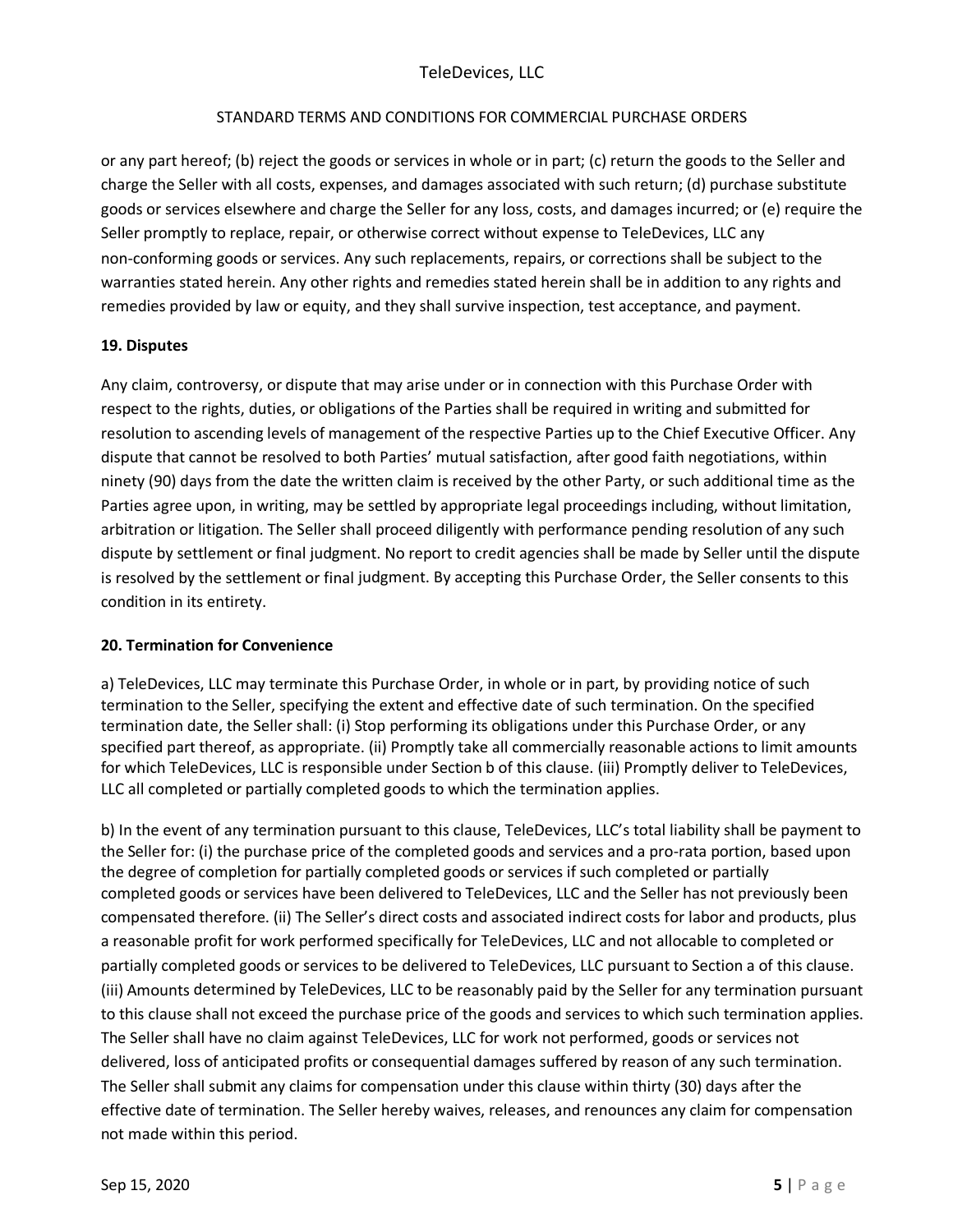## **21. Termination for Default**

a) TeleDevices, LLC may cancel this Purchase Order, in whole or in part, to the extent the Seller fails to perform any of its material obligations under this order.

b) In the event and to the extent of any cancellation under this clause, all obligations of TeleDevices, LLC and all rights and licenses of the Seller under the Purchase Order shall thereupon be canceled, and all rights and licenses of TeleDevices, LLC and all accrued obligations of the Seller under the Purchase Order shall survive, but only with respect to the goods and services covered by the cancellation notice. The Seller shall continue to perform those obligations under this Purchase Order to the extent not canceled.

c) TeleDevices, LLC may return, and the Seller shall have no claim against TeleDevices, LLC for, goods or services not accepted and/or rejected by TeleDevices, LLC. The Seller shall submit any claims for compensation under this clause within thirty (30) days after the effective date of Termination for Default. The Seller hereby waives releases and renounces any claim for compensation not made within this period.

d) If, after issuance of a default notice under this clause, it is determined for any reason that the Seller was not in default, or that the default was excusable under the provisions of this Purchase Order, then there will be no cancellation and the Purchase Order will be terminated for convenience in accordance with the provisions of the clause entitled "Termination for Convenience", as of the date the cancellation would have taken effect under this clause.

# **22. Force Majeure**

Time is of the essence with regard to this Purchase Order. Neither party shall be liable for delays due to causes not reasonably foreseeable and are beyond reasonable control, such as an act of God, acts of civil or military authorities, acts of terrorism, fires, strikes, floods, epidemics, wars, or riots. In the event of any such delay caused by such event of force majeure, the date of performance shall be extended for a period of time equal to the time actually lost by reason of such delay, without cost to either party. Whenever the Seller has knowledge that any actual or potential labor dispute is delaying or threatens to delay the timely performance of this Purchase Order, the Seller shall immediately give TeleDevices, LLC written notice thereof.

# **23. Indemnity**

The Seller shall defend, indemnify, and hold harmless TeleDevices, LLC, its subsidiaries, and their respective directors, officers, employees, and agents (hereinafter referred to as "Indemnities") from and against all actions, causes of action, liabilities, claims, suits, judgments, liens, awards, and damages, of any kind and nature whatsoever for property damage, personal injury, or death and expenses, costs of litigation and counsel fees related thereto, or incidental to establishing the right to indemnification, arising out of or in any way related to this Purchase Order and/or the performance thereof by the Seller.

#### **24. Infringement**

The Seller shall at its own expense, hold harmless and defend TeleDevices, LLC against any claim, suit, or proceeding brought against TeleDevices, LLC which is based upon a claim, whether rightful or otherwise, that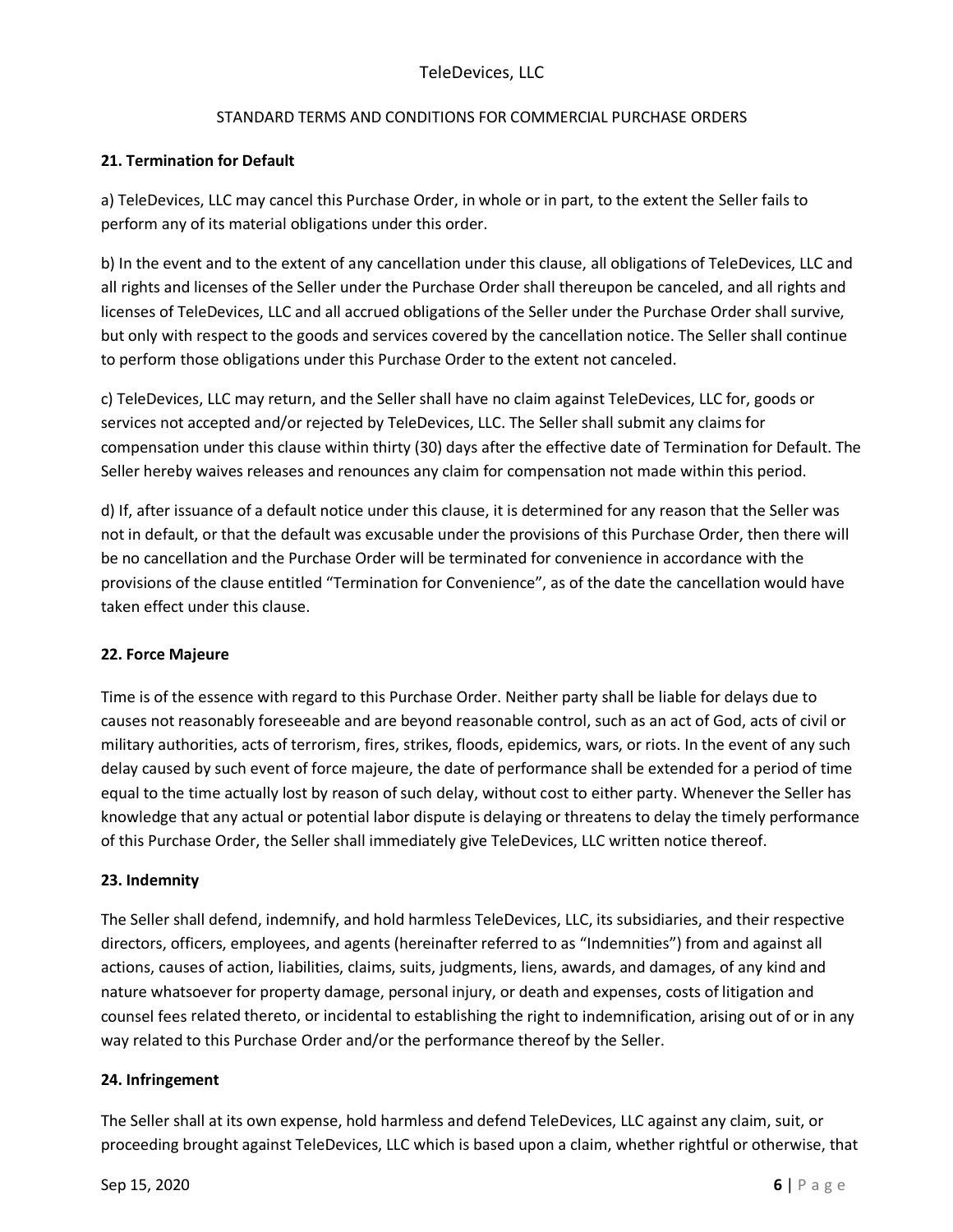# TeleDevices, LLC

### STANDARD TERMS AND CONDITIONS FOR COMMERCIAL PURCHASE ORDERS

the goods or services, or any part thereof, furnished hereunder constitute an infringement of any patent, copyright, or trademark. The Seller shall pay all damages, costs, and expenses arising from such claims. In case the goods or services furnished hereunder, or any part thereof, are held to constitute infringement and the use of said goods or services or part is enjoined, the Seller shall, at its own expense, either procure for TeleDevices, LLC the right to continue using said goods or services or replace the same with non-infringing goods or services. This clause shall not apply to any goods or services or part thereof manufactured or furnished to TeleDevices, LLC's design.

### **25. Insurance**

a) The Seller shall, and shall require its subcontractors to, keep all materials, tools, and equipment in which TeleDevices, LLC has any interest insured against risk of loss or damage for their value at the Seller's own expense during such time as they remain in the Seller's possession. b) The Seller shall also provide and maintain insurance in the following amounts: (i) Workmen's compensation insurance—statutory limits; (ii) General liability insurance—bodily injury liability insurance coverage written on the comprehensive form of policy of at least \$500,000 per occurrence; (iii) Automobile insurance—automobile liability insurance written on the comprehensive form of policy. The policy shall provide for bodily injury and property damage liability covering the operation of all automobiles used in connection with performing the contract. Policies covering automobiles operated in the United States shall provide coverage of at least \$200,000 per person and \$500,000 per occurrence for bodily injury and \$20,000 per occurrence for property damage. The amount of liability coverage on other policies shall be commensurate with any legal requirements of the locality and sufficient to meet normal and customary claims.

#### **26. Compliance with Laws**

a) The Seller shall observe at all times all federal, state, county, and municipal laws or ordinances which in any manner affect the work herein specified. This Purchase Order incorporates, by reference, all applicable clauses relating to employment of the handicapped, employment of veterans, or utilization of minority contractors which are required under governmental laws, orders, or regulations to be included in any such order according to applicable conditions thereof. The Seller shall also require all of its agents, subcontractors, and employees to observe and comply with said laws and ordinances and shall indemnify and hold TeleDevices, LLC harmless for all claims, damages, and expenses arising from or based on the violation of any such law or ordinance by the Seller or its subcontractors, agents, or employees.

b) The Seller hereby warrants that all goods and services provided hereunder shall conform to the Occupational Safety and Health Act (OSHA). In the event that such goods or services do not conform to OSHA, and TeleDevices, LLC is penalized for such non-conformance, the Seller agrees to indemnify TeleDevices, LLC for all penalties, costs, and expenses, including interest levied against TeleDevices, LLC.

c) The Seller shall prevent the use of counterfeit parts, provide test articles for approval, as required, and retain documented information, which defines retention periods of said information.